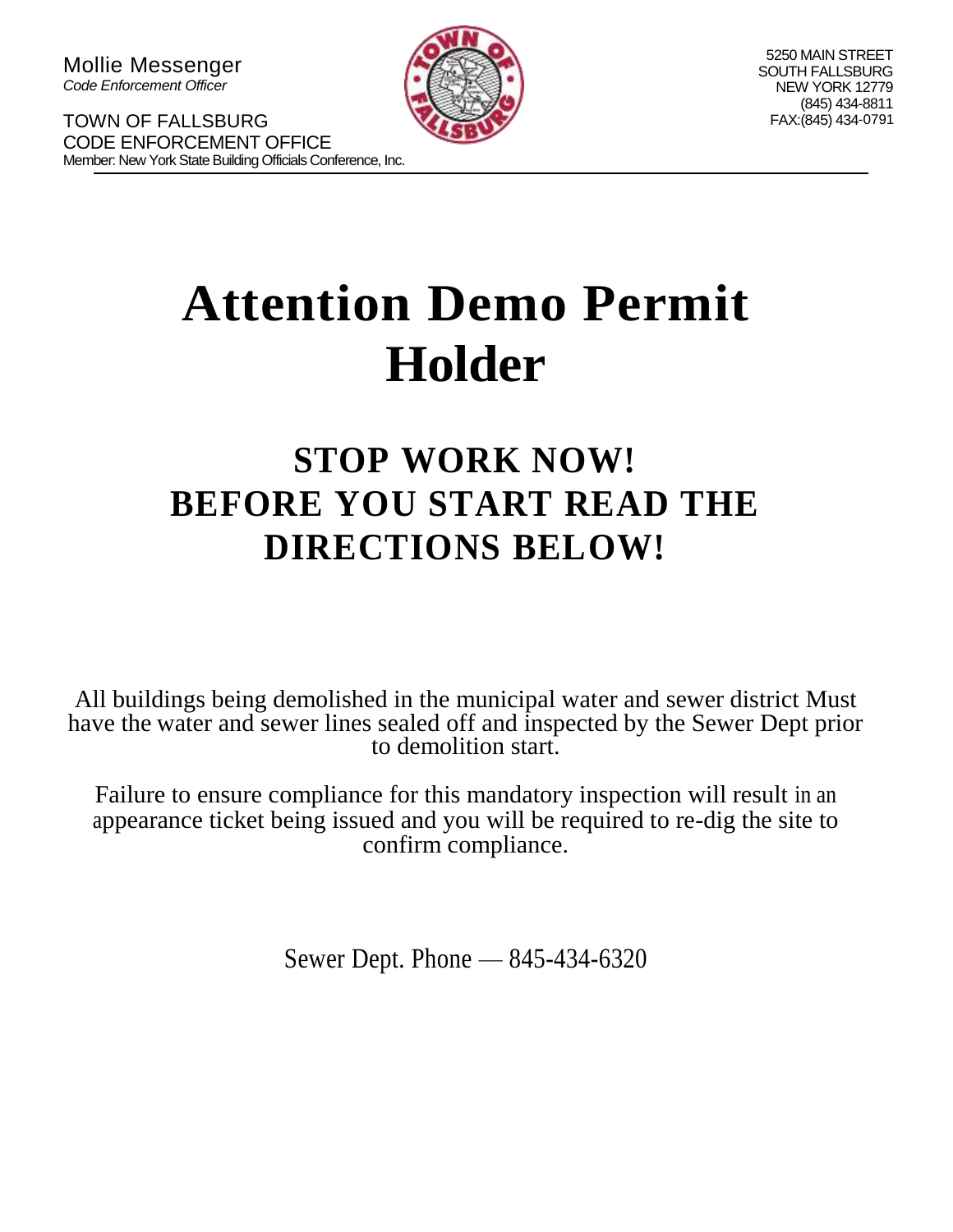#### **PERMIT FOR BUILDING REMOVAL**

| Physical Address of Building to Be Removed:                                                                                            |                |
|----------------------------------------------------------------------------------------------------------------------------------------|----------------|
|                                                                                                                                        |                |
| Where Material Is Being Disposed Of:                                                                                                   |                |
| [] Sullivan County Landfill [] On Site Burial                                                                                          | $\lceil$ Other |
| How Is It Being Transported Off The Site?                                                                                              |                |
|                                                                                                                                        |                |
|                                                                                                                                        |                |
|                                                                                                                                        |                |
| Property Owners Address                                                                                                                |                |
|                                                                                                                                        |                |
|                                                                                                                                        |                |
|                                                                                                                                        |                |
| Demo Contractors Office #: Cell #:                                                                                                     |                |
| All Demo Permit Applicants Are Required To Have Water/Sewer Dept. Sign<br><b>Below Prior To Demolition Or Issuance Of This Permit.</b> |                |
|                                                                                                                                        |                |
|                                                                                                                                        |                |
|                                                                                                                                        |                |

## **YOU MUST TAKE A PICTURE OF THE BUILDING PRIOR TO THE REMOVAL**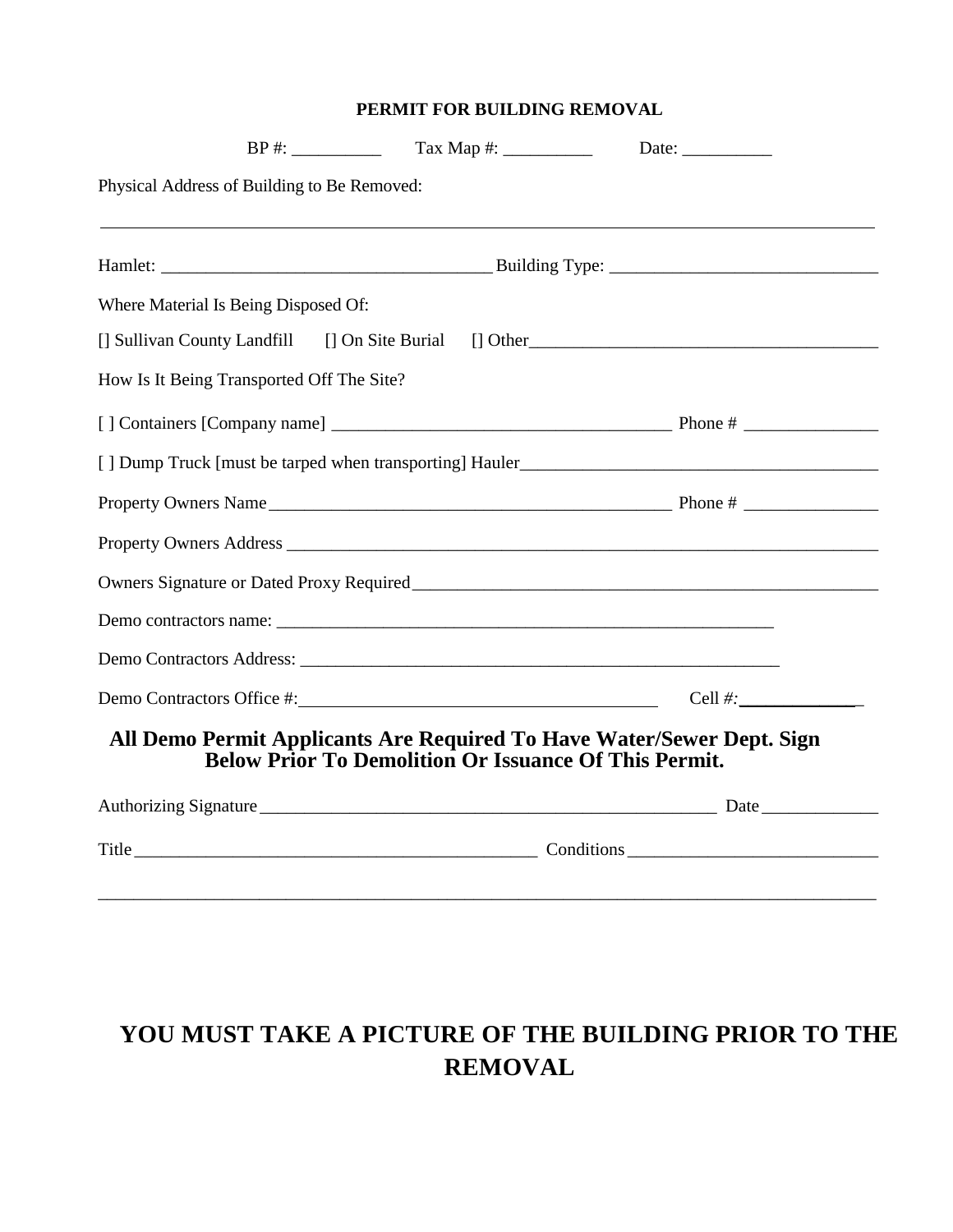#### THIS FORM MUST BE FILLED OUT IF YOU ARE GIVING SOMEONE ELSE PERMISSION TO ACT ON YOUR BEHALF DURING CONSTRUCTION

#### OWNERS PROXY

(Owner) \_\_\_\_\_\_\_\_\_\_\_\_\_\_\_\_\_\_\_\_\_\_\_\_\_\_deposes and states that he/she resides

at:

And that he/she is the owner of the premises described in the attached application for a building permit/zoning application/planning board application and further states that

he/she has authorized \_\_\_\_\_\_\_\_\_\_\_\_\_\_\_\_\_\_\_\_\_\_\_\_\_\_\_\_\_ to make said application, secure any necessary permits and approvals, call for inspections, and request a certificate of occupancy upon satisfactory completion of the work described in said application.

Date:

Owners Signature

Witness' Signature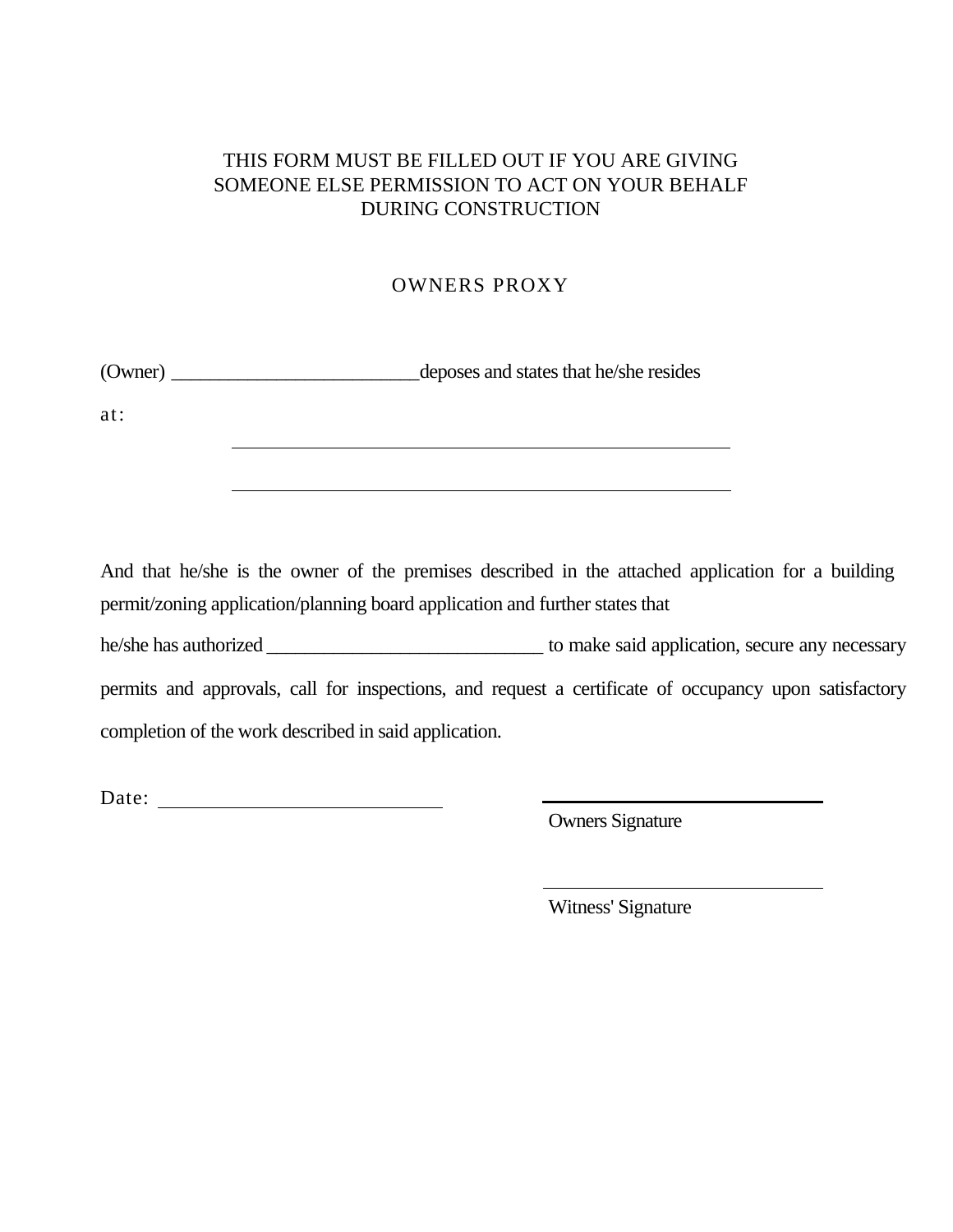#### **Code Enforcement and DPW Permit Tracking Form Required DPW Permits must be obtained prior to Issuance of Building Permits**

| Code Enforcement Use: |  |                                                              |                                                                                                     |
|-----------------------|--|--------------------------------------------------------------|-----------------------------------------------------------------------------------------------------|
|                       |  |                                                              |                                                                                                     |
|                       |  |                                                              |                                                                                                     |
|                       |  |                                                              | Section: Block: Lot:                                                                                |
|                       |  |                                                              |                                                                                                     |
|                       |  |                                                              | Will NEW construction involve underground water or sewer connections? [] No or [] Yes –             |
|                       |  |                                                              | $\Box$ Water $\Box$ Sewer                                                                           |
| Site Plan:            |  |                                                              |                                                                                                     |
|                       |  |                                                              |                                                                                                     |
|                       |  |                                                              |                                                                                                     |
|                       |  |                                                              |                                                                                                     |
|                       |  |                                                              |                                                                                                     |
|                       |  |                                                              |                                                                                                     |
|                       |  | <b>DPW</b> Office Use                                        |                                                                                                     |
|                       |  | Existing I & I Violation: $\Box$ Yes $\Box$ No               |                                                                                                     |
|                       |  | Check Boxes for Required Permits: 0 Water 0 Sewer □ Road Cut |                                                                                                     |
|                       |  |                                                              | If no DPW Permits are required, a CO can be issued at the discretion of the Code Enforcement Office |
|                       |  |                                                              |                                                                                                     |
|                       |  |                                                              | Completed DPW Connection Inspection Sign-Off (required prior to CO Issuance)                        |
|                       |  |                                                              |                                                                                                     |
|                       |  |                                                              |                                                                                                     |
|                       |  |                                                              | Date: $\frac{1}{\sqrt{1-\frac{1}{2}} \cdot \frac{1}{2}}$                                            |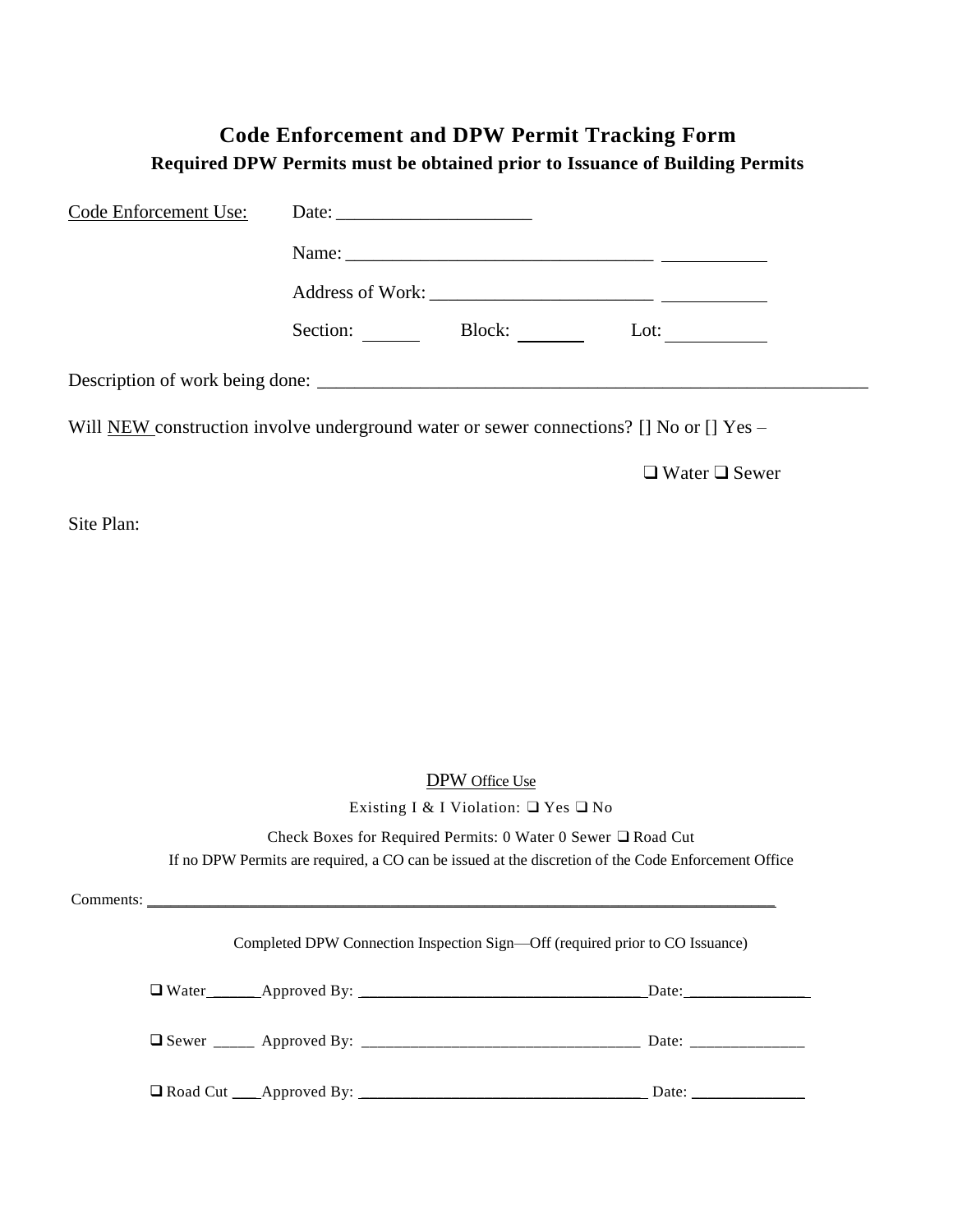

While New York Business Express is designed and developed to support business formation in New York, individual homeowners can file their exemption here as well!

### Follow dhese ste

- 1. Go to [businessexpress.ny.gov.](http://businessexpress.ny.gov/)
- 2. Select Log in/Register in the top right-hand corner. A [NY.gov](http://ny.gov/) Business account is required, even though you are an individual.
- 3. If you do not have a [NY.gov](http://ny.gov/) business account, go to step 4 to set up your account. If you have a [NY.gov](http://ny.gov/) login and password, go to step 14.
- 4. Select Register with [NY.gov](http://ny.gov/) under New Users.
- 5. Select Proceed.
- 6. Enter the following: ea First and last name la Email o Confirm email
	- is Preferred username (check if username is available)
- 7. Select I'm not a robot. You may have to complete a Captcha verification before proceeding.
- 8. Select Create Account. If you already have a [NY.gov](http://ny.gov/) account, the screen will display your existing accounts, either Individual or Business.

8. (Continued)

Do one of the following:

- a If the account(s) shown is [a NY.gov](http://ny.gov/) Individual account, select Continue.
- a If the account(s) shown is a [NY.gov](http://ny.gov/) Business account, select Email Me the Username(s).
- 9. Verify that the account information is correct. a Select Continue.
- 10. An activation email will be sent. If you do not receive an email, see the No Email Received During Account Creation page.
- 11. Open your activation email and choose Select Here. a Specify three security questions. . a Select Continue.
- 12. Create a password (must contain at least eight characters).
- 13. Select Set Password. You have successfully activated you[r NY.gov](http://ny.gov/) ID.
- 14. Select Go to MyNy:
	- a At the top of the screen, select Services.
	- a Select Business.
	- a Select New York Business Express.
	- a Select Log in/Register.